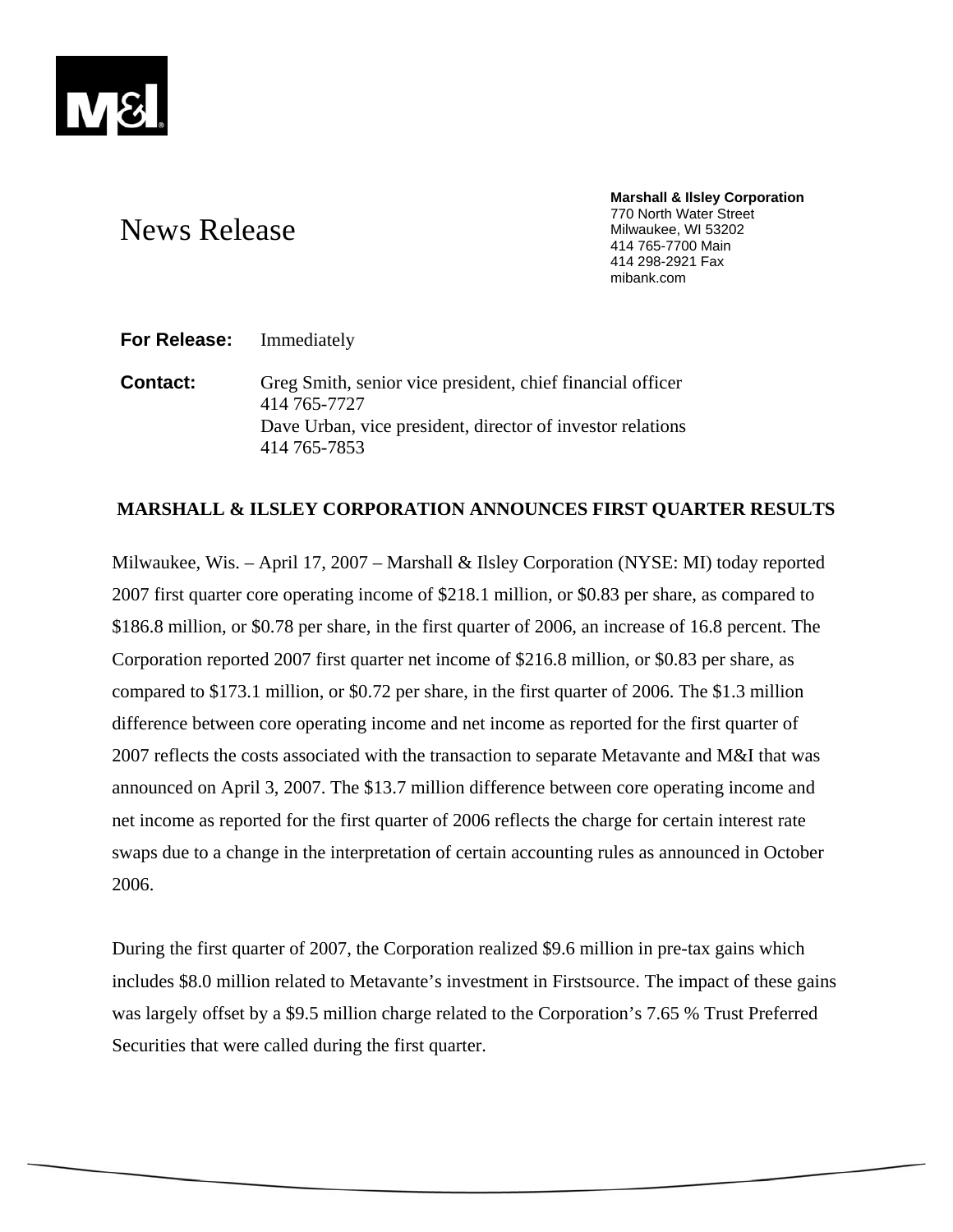Return on average assets based on core operating income for the first quarter was 1.56 percent, as compared to 1.62 percent for the same period in 2006. Return on average equity based on core operating income was 14.13 percent this quarter as compared to 15.67 percent for the first quarter of 2006.

The Corporation's provision for loan and lease losses was \$17.1 million in the first quarter of 2007, versus \$11.0 million in the same period last year. Net charge-offs for the period were \$14.7 million, or 0.14 percent of total average loans and leases outstanding this quarter, and \$6.0 million a year ago or 0.07 percent of total average loans and leases. At March 31, 2007, the allowance for loan and lease losses was 1.00 percent of total loans and leases, compared to 1.05 percent a year earlier. Nonperforming loans and leases were 0.83 percent of total loans and leases at March 31, 2007, compared to 0.42 percent at March 31, 2006.

Assets at March 31, 2007 were \$56.5 billion, compared to \$47.4 billion at March 31, 2006. Book value per share was \$24.90 at March 31, 2007, compared to \$20.75 for the same date a year ago. Total loans and leases were \$42.3 billion, compared to \$35.2 billion at March 31, 2006.

Marshall & Ilsley Corporation (NYSE: MI) is a diversified financial services corporation headquartered in Milwaukee, Wis., with \$56.5 billion in assets. Founded in 1847, M&I Marshall & Ilsley Bank is the largest Wisconsin-based bank, with 193 offices throughout the state. In addition, M&I has 47 locations throughout Arizona; 30 offices along Florida's west coast and central Florida; 17 offices in Kansas City and nearby communities; 17 offices in metropolitan Minneapolis/St. Paul, and one in Duluth, Minn.; three offices in Tulsa, Okla.; and one office in Las Vegas, Nev. M&I's Southwest Bank subsidiary has 16 offices in the greater St. Louis area. Metavante Corporation, a wholly owned subsidiary, provides a full array of technology products and services for the financial services industry. On April 3, 2007, Marshall & Ilsley Corporation announced its plans to split Metavante Corporation and Marshall & Ilsley Corporation into independent publicly traded companies. M&I also provides trust and investment management,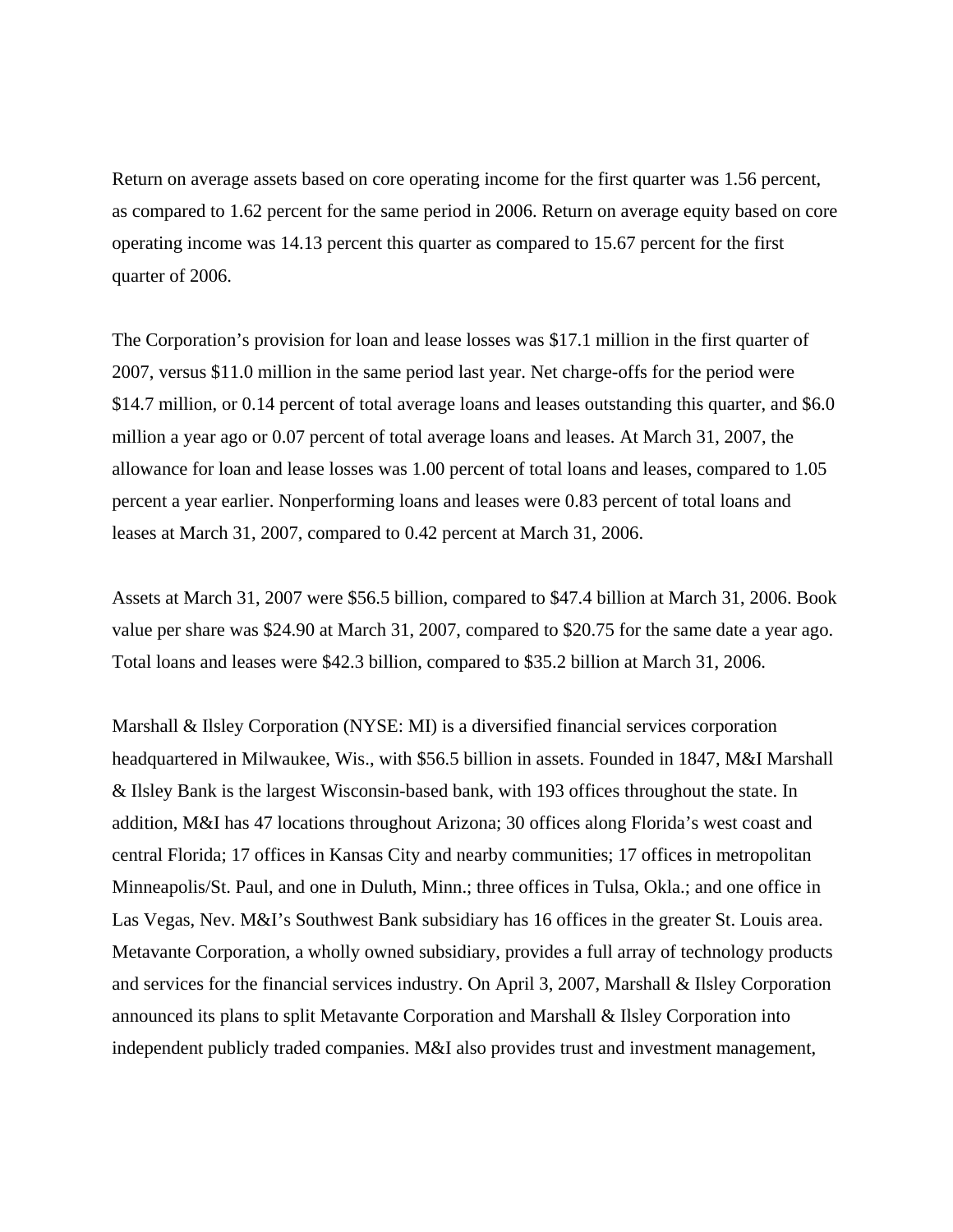equipment leasing, mortgage banking, asset-based lending, financial planning, investments, and insurance services from offices throughout the country and on the Internet (www.mibank.com or www.micorp.com). M&I's customer-based approach, internal growth, and strategic acquisitions have made M&I a nationally recognized leader in the financial services industry.

### ###

This press release contains forward-looking statements concerning M&I's future operations and financial results. Such statements are subject to important factors that could cause M&I's actual results to differ materially from those anticipated by the forward-looking statements. These factors include (i) the factors identified in M&I's Annual Report on Form 10-K for the year ended December 31, 2006 under the heading "Forward-Looking Statements" which factors are incorporated herein by reference, and (ii) such other factors as may be described from time to time in M&I's SEC filings.

This press release contains non-GAAP financial measures for the three months ended March 31, 2007 and 2006, as a supplement to the Corporation's GAAP financial results. The Corporation believes that these non-GAAP financial measures are useful because they allow investors to assess, on a consistent basis, the Corporation's core operating performance, exclusive of items which management believes are not indicative of the operations of the Corporation such as the change in the accounting for derivatives and the costs associated with the transaction to separate Metavante and M&I that was announced on April 3, 2007. Management uses such non-GAAP financial measures to evaluate financial results and to establish operational goals. These non-GAAP financial measures should be considered a supplement to, and not as a substitute for, financial measures prepared in accordance with GAAP. For a reconciliation of non-GAAP financial measures to the comparable financial measures calculated in accordance with GAAP, please see the reconciliation table included in the attachment to this press release.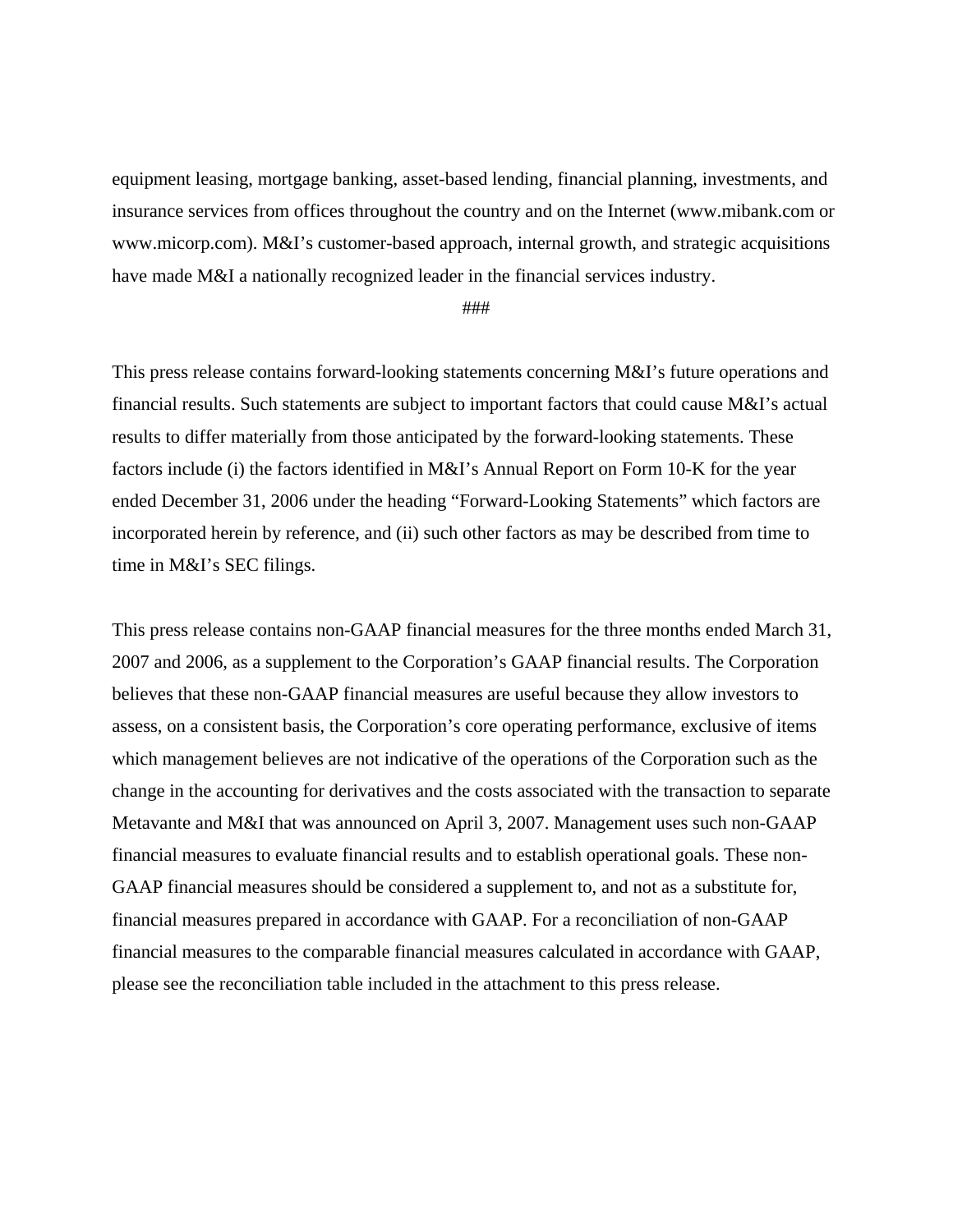Note:

Marshall & Ilsley Corporation will hold a conference call at 11:00 a.m. Central Daylight Time Tuesday, April 17, regarding first quarter earnings. For those interested in listening, please call 1-888-711-1825 and ask for M&I's quarterly earnings release conference call. If you are unable to join us at this time, a replay of the call will be available beginning at 2:30 p.m. on April 17 and will run through 5:00 p.m. April 24, by calling 1-800-642-1687 and entering pass code 138 09 19 to listen.

Supplemental financial information referenced in the conference call can be found at www.micorp.com, Investor Relations, after 8:00 a.m. on April 17.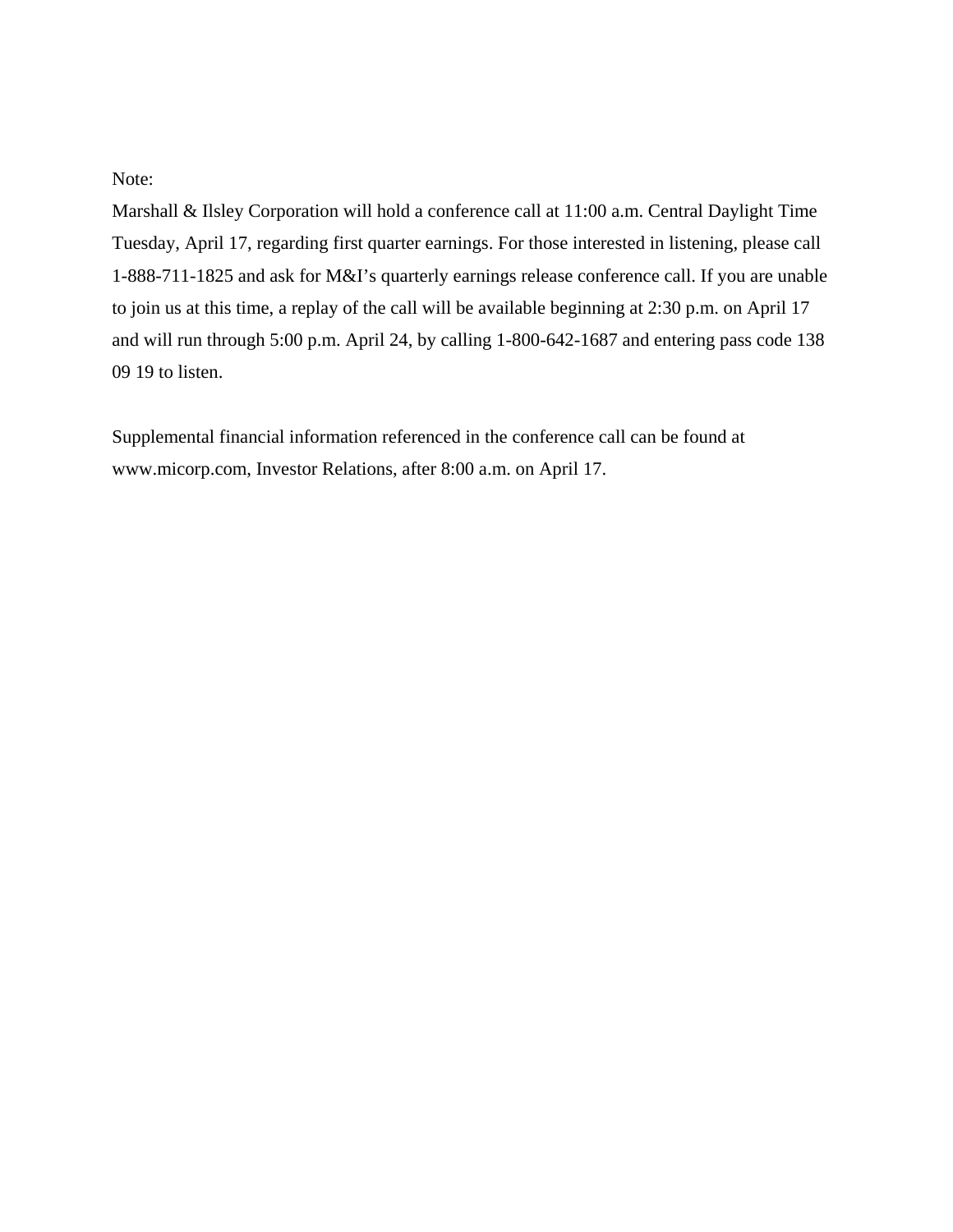#### **Marshall & Ilsley Corporation**

Financial Information

| (unaudited)                                            |                | Three Months Ended March 31, |                   |
|--------------------------------------------------------|----------------|------------------------------|-------------------|
|                                                        | 2007           | 2006                         | Percent<br>Change |
| PER SHARE DATA                                         |                |                              |                   |
| Diluted:                                               |                |                              |                   |
| <b>Core Operating Income</b>                           | \$0.83         | \$0.78                       | 6.4 %             |
| Net Income                                             | 0.83           | 0.72                         | 15.3              |
|                                                        |                |                              |                   |
| <b>Basic:</b>                                          |                |                              |                   |
| Core Operating Income                                  | 0.85           | 0.79                         | 7.6               |
| Net Income                                             | 0.85           | 0.74                         | 14.9              |
|                                                        |                |                              |                   |
| <b>Dividend Declared</b>                               | 0.27           | 0.24                         | 12.5              |
| <b>Book Value</b>                                      | 24.90          | 20.75                        | 20.0              |
| <b>Shares Outstanding (millions):</b>                  |                |                              |                   |
| Average - Diluted                                      | 261.3          | 240.3                        | 8.7               |
| End of Period                                          | 256.8          | 236.1                        | 8.8               |
| <b>INCOME STATEMENT (\$millions)</b>                   |                |                              |                   |
| Net Interest Income (FTE)                              | \$397.4        | \$333.0                      | 19.3 %            |
| <b>Provision for Loan and Lease Losses</b>             | 17.1           | 11.0                         | 56.0              |
|                                                        |                |                              |                   |
| Data Processing Services                               | 356.4          | 343.0                        | 3.9               |
| Wealth Management                                      | 60.7           | 52.8                         | 15.0              |
| Service Charge on Deposits                             | 25.9           | 22.5                         | 14.8              |
| Mortgage Banking                                       | 10.1           | 12.9                         | $-21.6$           |
| Net Investment Securities Gains                        | 1.6            | 1.1                          | 40.2              |
| Net Gains Related to Firstsource                       | 8.0            | ÷                            | n.m.              |
| All Other                                              | 44.4           | 39.9                         | 11.6              |
| <b>Total Non-Interest Revenues</b>                     | 507.1          | 472.2                        | 7.4               |
|                                                        |                |                              |                   |
| Salaries and Employee Benefits                         | 297.1          | 277.4                        | 7.1               |
| Occupancy and Equipment                                | 59.3           | 57.8                         | 2.6               |
| <b>Intangible Amortization</b>                         | 11.3           | 8.9                          | 27.1              |
| Other                                                  | 183.8          | 161.0                        | 14.1              |
| <b>Total Non-Interest Expenses</b>                     | 551.5          | 505.1                        | 9.2               |
|                                                        |                |                              | $-11.0$           |
| Tax Equivalent Adjustment                              | 7.1<br>328.8   | 7.9<br>281.2                 | 16.9              |
| Pre-Tax Core Operating Earnings<br><b>Income Taxes</b> |                |                              | 17.3              |
|                                                        | 110.7          | 94.4                         |                   |
| <b>Core Operating Income</b>                           | \$218.1        | \$186.8                      | 16.8 %            |
| Metavante Transaction Costs, net of tax                | (1.3)          | $\overline{\phantom{a}}$     | n.m.              |
| Derivative Loss - Discontinued Hedges, net of tax      | $\overline{a}$ | (13.7)                       | n.m.              |
|                                                        |                |                              |                   |
| Net Income                                             | \$216.8        | \$173.1                      | 25.2 %            |
| <b>KEY RATIOS</b>                                      |                |                              |                   |
| Net Interest Margin (FTE) / Avg. Earning Assets        | 3.23 %         | 3.26 %                       |                   |
| Interest Spread (FTE)                                  | 2.60           | 2.68                         |                   |
|                                                        |                |                              |                   |
| <b>Based on Core Operating Activities</b>              |                |                              |                   |
| Efficiency Ratio                                       | 61.0           | 62.8                         |                   |
| Efficiency Ratio without Metavante                     | 50.5           | 48.8                         |                   |
| Return on Assets                                       | 1.56           | 1.62                         |                   |
| Return on Equity                                       | 14.13          | 15.67                        |                   |
|                                                        |                |                              |                   |
| Equity / Assets (End of Period)                        | 11.24          | 10.27                        |                   |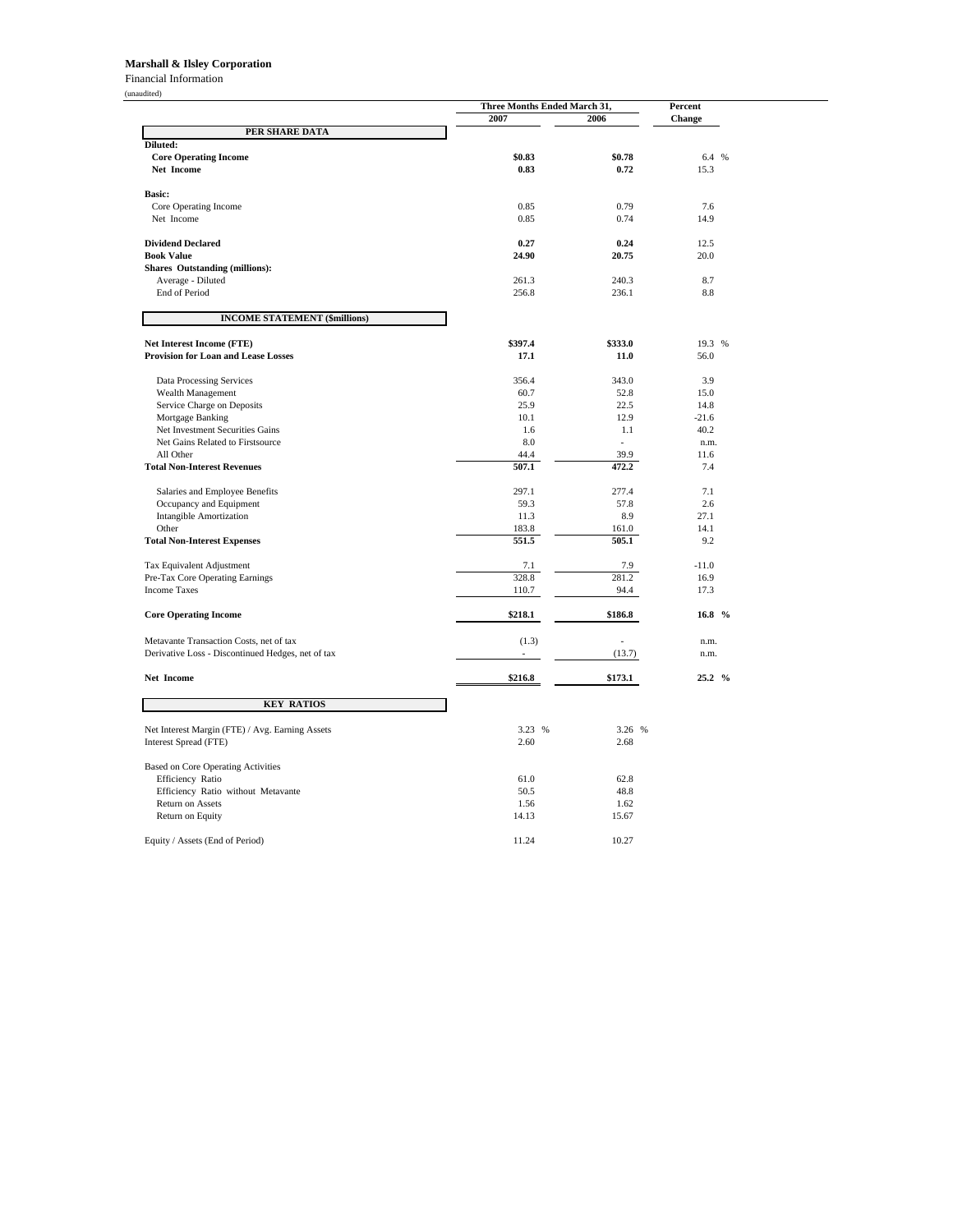#### **Marshall & Ilsley Corporation**

Financial Information

|                                                                         | As of March 31, |          | Percent |
|-------------------------------------------------------------------------|-----------------|----------|---------|
|                                                                         | 2007            | 2006     | Change  |
| <b>ASSETS (\$millions)</b>                                              |                 |          |         |
| Cash & Due From Banks                                                   | \$1,085         | \$1,017  | 6.7 %   |
| <b>Trading Securities</b>                                               | 117             | 40       | 190.5   |
| Short - Term Investments                                                | 182             | 159      | 14.2    |
| <b>Investment Securities</b>                                            | 7,530           | 6.627    | 13.6    |
| Loans and Leases:                                                       |                 |          |         |
| Commercial Loans & Leases                                               | 12,818          | 10,734   | 19.4    |
| Commercial Real Estate                                                  | 14.391          | 10.736   | 34.0    |
| Residential Real Estate                                                 | 9,308           | 7,508    | 24.0    |
| Home Equity Loans & Lines                                               | 4,213           | 4.606    | $-8.5$  |
| Personal Loans and Leases                                               | 1,525           | 1.652    | $-7.7$  |
| <b>Total Loans and Leases</b>                                           | 42,255          | 35,236   | 19.9    |
| Reserve for Loan & Leases Losses                                        | (423)           | (369)    | 14.7    |
| Premises and Equipment, net                                             | 576             | 500      | 15.1    |
| Goodwill and Intangibles                                                | 3,245           | 2,484    | 30.7    |
| Other Assets                                                            | 1,964           | 1,671    | 17.7    |
| <b>Total Assets</b>                                                     | \$56,531        | \$47,365 | 19.4 %  |
| <b>LIABILITIES &amp; SHAREHOLDERS' EQUITY (\$millions)</b><br>Deposits: |                 |          |         |
| Noninterest Bearing                                                     | \$5,392         | \$5,000  | 7.8 %   |
| <b>Bank Issued Interest Bearing Activity</b>                            | 12,798          | 10.577   | 21.0    |
| <b>Bank Issued Time</b>                                                 | 8,223           | 5,774    | 42.4    |
| <b>Total Bank Issued Deposits</b>                                       | 26.413          | 21.351   | 23.7    |
| <b>Wholesale Deposits</b>                                               | 6,222           | 6,748    | $-7.8$  |
| <b>Total Deposits</b>                                                   | 32,635          | 28,099   | 16.1    |
| Short - Term Borrowings                                                 | 8,661           | 5,553    | 56.0    |
| Long - Term Borrowings                                                  | 7,314           | 7,186    | 1.8     |
| Other Liabilities                                                       | 1,567           | 1,664    | $-5.8$  |
| Shareholders' Equity                                                    | 6,354           | 4,863    | 30.7    |
| Total Liabilities & Shareholders' Equity                                | \$56,531        | \$47,365 | 19.4 %  |

|                                                        | Three Months Ended March 31, | <b>Percent</b> |               |  |
|--------------------------------------------------------|------------------------------|----------------|---------------|--|
|                                                        | 2007                         | 2006           | <b>Change</b> |  |
| <b>AVERAGE ASSETS (\$millions)</b>                     |                              |                |               |  |
| Cash & Due From Banks                                  | \$1,042                      | \$980          | 6.3 %         |  |
| <b>Trading Securities</b>                              | 41                           | 34             | 20.8          |  |
| Short - Term Investments                               | 277                          | 316            | $-12.2$       |  |
| <b>Investment Securities</b>                           | 7,441                        | 6,320          | 17.7          |  |
| Loans and Leases:                                      |                              |                |               |  |
| Commercial Loans & Leases                              | 12,677                       | 10,370         | 22.2          |  |
| Commercial Real Estate                                 | 14.416                       | 10,581         | 36.3          |  |
| Residential Real Estate                                | 9,162                        | 7,275          | 25.9          |  |
| Home Equity Loans and Lines                            | 4,295                        | 4,706          | $-8.7$        |  |
| Personal Loans and Leases                              | 1,557                        | 1,747          | $-10.9$       |  |
| Total Loans and Leases                                 | 42,107                       | 34,679         | 21.4          |  |
| Reserve for Loan & Leases Losses                       | (424)                        | (368)          | 15.0          |  |
| Premises and Equipment, net                            | 575                          | 496            | 15.8          |  |
| Goodwill and Intangibles                               | 3,244                        | 2,496          | 30.0          |  |
| Other Assets                                           | 2,209                        | 1,827          | 20.8          |  |
| <b>Total Assets</b>                                    | \$56,512                     | \$46,780       | 20.8 %        |  |
|                                                        |                              |                |               |  |
| Memo:<br><b>Average Earning Assets</b>                 | \$49,866                     |                |               |  |
| Average Earning Assets Excluding Investment Securities |                              | \$41,349       |               |  |
| <b>Unrealized Gains/Losses</b>                         |                              |                |               |  |
|                                                        | \$49,915                     | \$41,403       |               |  |
| AVG LIABILITIES & SHAREHOLDERS' EQUITY (\$millions)    |                              |                |               |  |
| Deposits:                                              |                              |                |               |  |
| Noninterest Bearing                                    | \$5,319                      | \$4,942        | 7.6 %         |  |
| <b>Bank Issued Interest Bearing Activity</b>           | 12,635                       | 10,464         | 20.7          |  |
| <b>Bank Issued Time</b>                                | 8,233                        | 5,544          | 48.5          |  |
| <b>Total Bank Issued Deposits</b>                      | 26,187                       | 20,950         | 25.0          |  |
| <b>Wholesale Deposits</b>                              | 6,371                        | 6,529          | $-2.4$        |  |
| <b>Total Deposits</b>                                  | 32,558                       | 27,479         | 18.5          |  |
| Short - Term Borrowings                                | 4,249                        | 3,371          | 26.0          |  |
| Long - Term Borrowings                                 | 11,624                       | 9,404          | 23.6          |  |
| Other Liabilities                                      | 1,823                        | 1,712          | 6.5           |  |
| Shareholders' Equity                                   | 6,258                        | 4,814          | 30.0          |  |
| Total Liabilities & Shareholders' Equity               | \$56,512                     | \$46,780       | 20.8 %        |  |
|                                                        |                              |                |               |  |
| Memo:                                                  |                              |                |               |  |
| Average Interest Bearing Liabilities                   | \$43,112                     | \$35,312       |               |  |